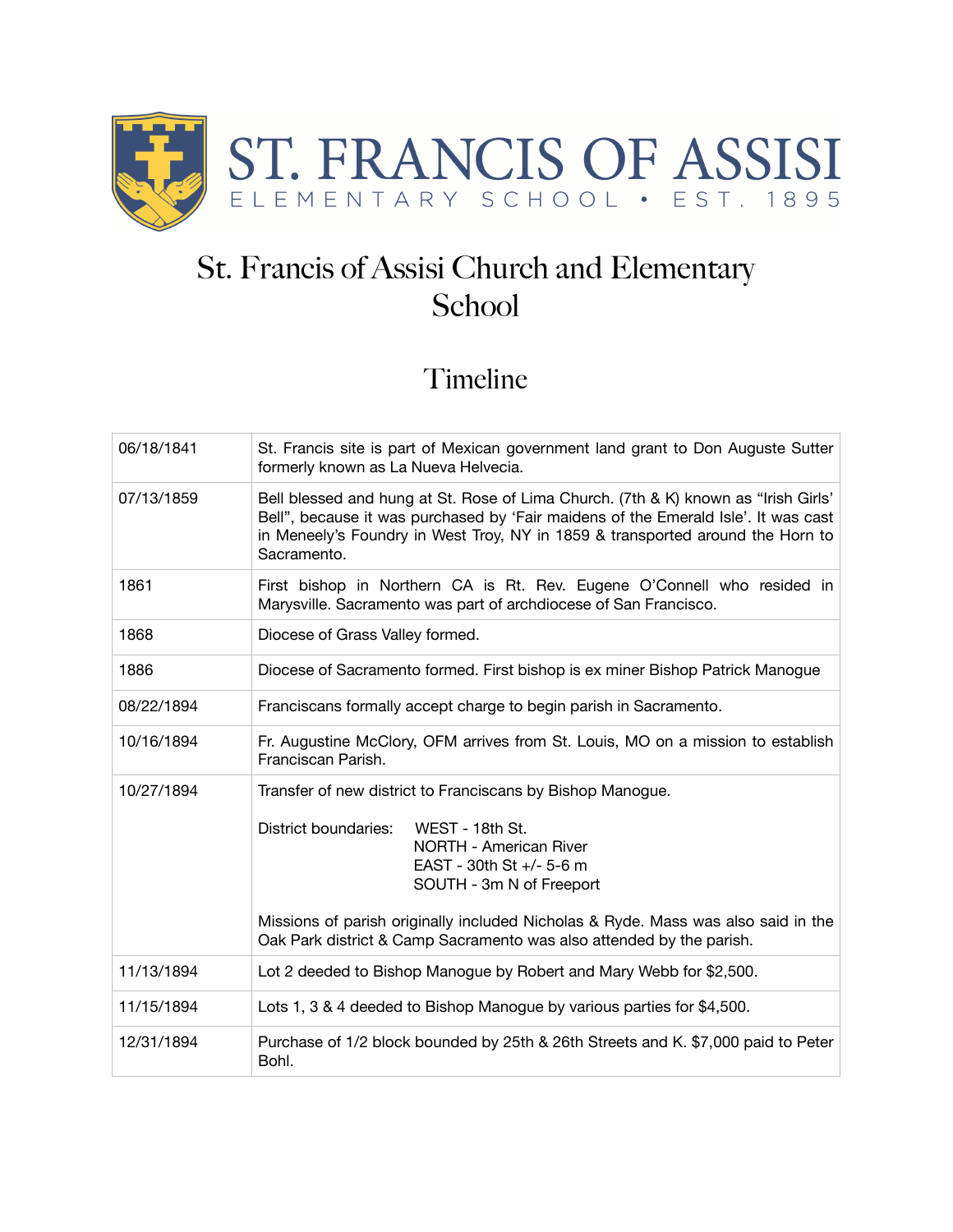| 01/11/1895 | Fr. Augustine moves into small cottage on site.                                                                                                                                                                                                                                                                                                                                                |
|------------|------------------------------------------------------------------------------------------------------------------------------------------------------------------------------------------------------------------------------------------------------------------------------------------------------------------------------------------------------------------------------------------------|
|            | Sacramento population 30,000. City recovering from 1893 depression. Cattle &<br>horses roamed the grounds on St. Francis site & Sutter's Fort.                                                                                                                                                                                                                                                 |
| 01/18/1895 | Assistant Fr. Pius Nierman, OFM arrives. Daily masses celebrated in site building in<br>English & German.                                                                                                                                                                                                                                                                                      |
| 01/20/1895 | Sunday Franciscan masses begin in rented Union Hall, 20th & O Streets.                                                                                                                                                                                                                                                                                                                         |
| 02/07/1895 | Ground broken for construction of temporary church on corner of 26th & K facing<br>Sutter's Fort ruins. Plans are to build a permanent structure later on at 25th & K.<br>Architect is Brother Adrian Wewer, OFM. Contract awarded to Hook & Son.                                                                                                                                              |
| 02/28/1895 | Death of Bishop Manogue. "Irish Girls' Bell" hung in St. Francis belfry at<br>Manogue's request, rung in March to honor Bishop Manogue. Later moved to bell<br>tower in new church where it still hangs.                                                                                                                                                                                       |
| 04/07/1895 | First mass held in new clapboard church on Palm Sunday. Friary built behind<br>church on K Street (2518 K Street). Cost of church and friary = $$14,000$ .                                                                                                                                                                                                                                     |
|            | Lot at 25th & K rented as cow pasture/to be site of future permanent church. Idea<br>later vetoed.                                                                                                                                                                                                                                                                                             |
|            | Parish renowned for its artesian well water supplied at well site on K St. Pure water<br>was at a premium in Sacramento at this time. This water used as sole water supply<br>for church, rectory and school until 1959 when the water level dropped and city<br>water came into use. Until then families, came from all over to fill up their water jigs<br>at the fountain.                  |
| 11/05/1895 | Parish School opens. Two story (4 room) clapboard structure located next to<br>church on 26th St, site of current Friary. Cost of school = $$3,600$ . Students = 37<br>boys and girls. Teachers - Two Sisters of Mercy borrowed from St. Joseph's<br>Academy: Mary Columba & Mary Bernard joined soon by two lay teachers; Miss<br>Catherine McGinity and later Miss Anne Feeney from Yolo Co. |
| 1897       | 150 Children in attendance at parish school.                                                                                                                                                                                                                                                                                                                                                   |
| 1900       | Clapboard Church raised from its foundation and a hall built under it for parish<br>activities. This was used for years as a bowling alley and center for social<br>activities, such as whist parties & ice cream socials.                                                                                                                                                                     |
| 12/11/1900 | Lot on corner of 26th & K purchased for \$1,750 for convent                                                                                                                                                                                                                                                                                                                                    |
| 1901       | Convent built north corner of 26th & K. Cost = $$6,500$ .                                                                                                                                                                                                                                                                                                                                      |
| 08/23/1901 | Six Franciscan Sisters arrive to teach from Stella Niagara, NY: Mother Bertha &<br>Sisters Clement, Aquinas, Aloysiana, Henrietta & Pacifica. Students - 95 boys and<br>girls.                                                                                                                                                                                                                 |
| 1902       | School cut in half and rear portion moved back in order to build a new addition<br>between halves and double the size.                                                                                                                                                                                                                                                                         |
| 1904/5     | St. Francis School, Mother Bertha, Superior Kindergarten thru ninth grade. 260<br>students.                                                                                                                                                                                                                                                                                                    |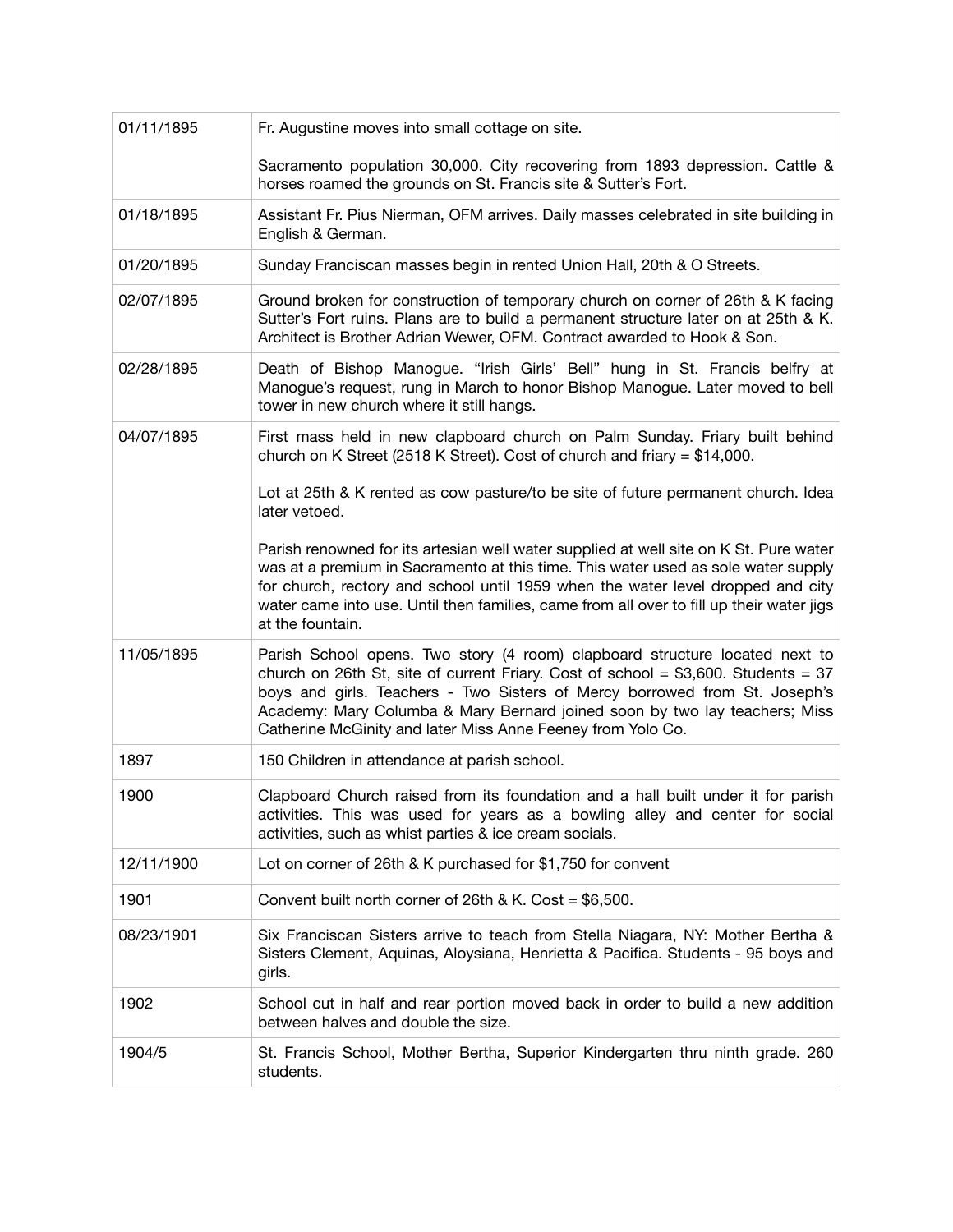| 07/13/1908 | Clapboard church moved to corner of 25th & K (site of current school) to be used<br>as recreation hall for Parish.                                                                                                                            |
|------------|-----------------------------------------------------------------------------------------------------------------------------------------------------------------------------------------------------------------------------------------------|
| 10/18/1908 | Cornerstone laid for new church. New church designed by Brother Adrian Wewer<br>OFM, the same architect who designed the first church.                                                                                                        |
| 10/23/1910 | Dedication of new church by Bishop Grace Cost = $$100,499.90$ . Stained glass<br>from Tyrolese Art Glass Co. Organ loft, stair case altar railing and base of pulpit<br>constructed from material formerly used as stairway of State Capitol. |
| 1913       | Old church turned into gymnasium for youth recreation.                                                                                                                                                                                        |
| 1915       | Pipe organ installed. Cost partially paid by Andrew Carnegie. Built by Austin Organ<br>Co. of Hartford, CT for \$2,250.                                                                                                                       |
| 1919       | St. Francis fosters first Boy Scout troop in Sacramento.                                                                                                                                                                                      |
|            | School building raised and another floor added. Enrollment around 300 students<br>and growing. Boys permitted to mark out baseball diamond on Sutter's Fort<br>grounds to relieve playground congestion between school and church.            |
| 07/1924    | Completion of new three story school, 25th & K, Cost = $$121,000$ . School consists<br>of 8-grade elementary and girls high school. Contractor - Wm. Keating.                                                                                 |
| 02/1925    | Completion of new friary facing Sutter's Fort on 25th (site of old school) capable of<br>housing 10-12 men. Cost = $$41,000$ .                                                                                                                |
| 09/1925    | Completion of auditorium & gym (site of first friary), Cost = $$28,000$ .                                                                                                                                                                     |
| 1943       | Bishop proposes 4 year girl's high school to be operated in conjunction with<br>elementary.                                                                                                                                                   |
| 11/21/1944 | Children's celebration of the Golden Jubilee of St. Francis Parish.                                                                                                                                                                           |
|            | Opening address:<br>Fr. Gilbert Zlate, OFM.<br>Speeches by:<br>Duane G. Glackin<br>Barbara Carmody<br>Sister M. Bernard                                                                                                                       |
| 1946       | Bats removed from attic of St. Francis Church by parishioner Maurice Bamberry, a<br>contractor and builder.                                                                                                                                   |
| 1950       | Old convent demolished & new convent built. Cost = \$150,000.                                                                                                                                                                                 |
| 1952       | Parish school crowded with 300 female high school students and almost 400<br>elementary students, boys and girls. Plans afoot for expansion of school.                                                                                        |
| 1954       | Property purchased across alley from school on 25th and 4 ground level<br>classrooms built to accommodate larger enrollment.                                                                                                                  |